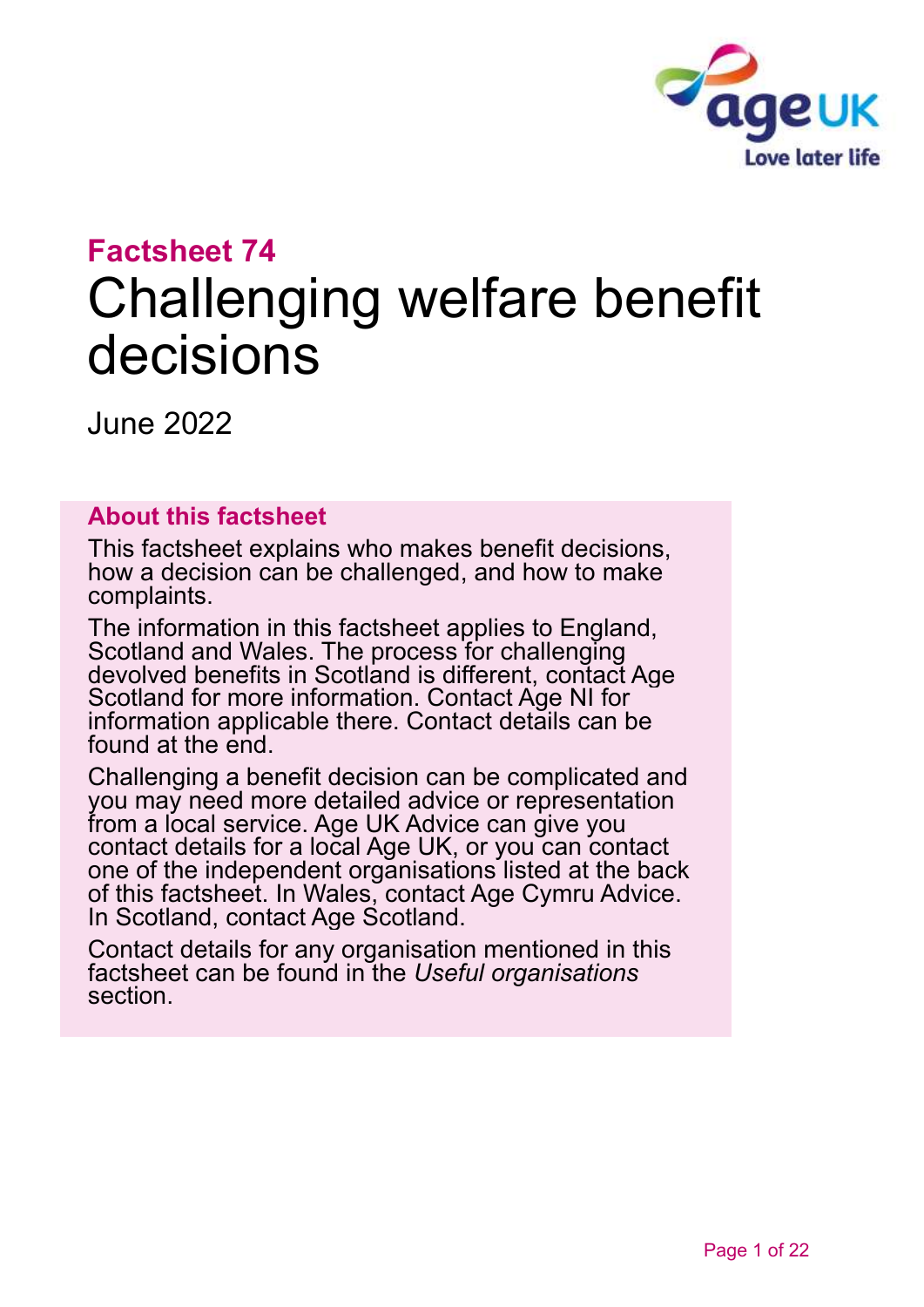# **Contents**

| <b>Decisions</b><br>1                  | 4               |
|----------------------------------------|-----------------|
| 1.1 Who makes decisions                | 4               |
| 1.2 Who to contact                     | 4               |
| 1.3 When further information is needed | 4               |
| 1.4 Delays in decision making          | 5               |
| 1.5 Decision notices                   | 5               |
| <b>2</b> Revisions and reviews         | 6               |
| 2.1 Mandatory reconsiderations         | 6               |
| 2.1.1 Late requests                    | 8               |
| 2.2 'Any time' revisions               | 8               |
| <b>3 Supersessions</b>                 | 9               |
| 3.1 The grounds for a supersession     | 9               |
| 3.2 The decision on the supersession   | 10              |
| 4 Appeals                              | 10              |
| 4.1 Late appeals                       | 11              |
| 4.2 After you submit your appeal       | 12 <sup>2</sup> |
| 4.3 If your circumstances change       | 12 <sup>2</sup> |
| 4.4 Arranging a tribunal hearing       | 12 <sup>2</sup> |
| 4.5 Preparing your case                | 13              |
| 4.6 The tribunal hearing               | 14              |
| 4.7 The tribunal's decision            | 15              |
| 4.8 Further appeal stages              | 15              |
| <b>5 Social Fund reviews</b>           | 16              |
| 5.1 The internal review                | 16              |
| 5.2 Second stage review                | 17              |
| <b>Overpayments of benefit</b><br>6    | 17              |
| <b>7 Complaints and compensation</b>   | 18              |
| Useful organisations                   | 19              |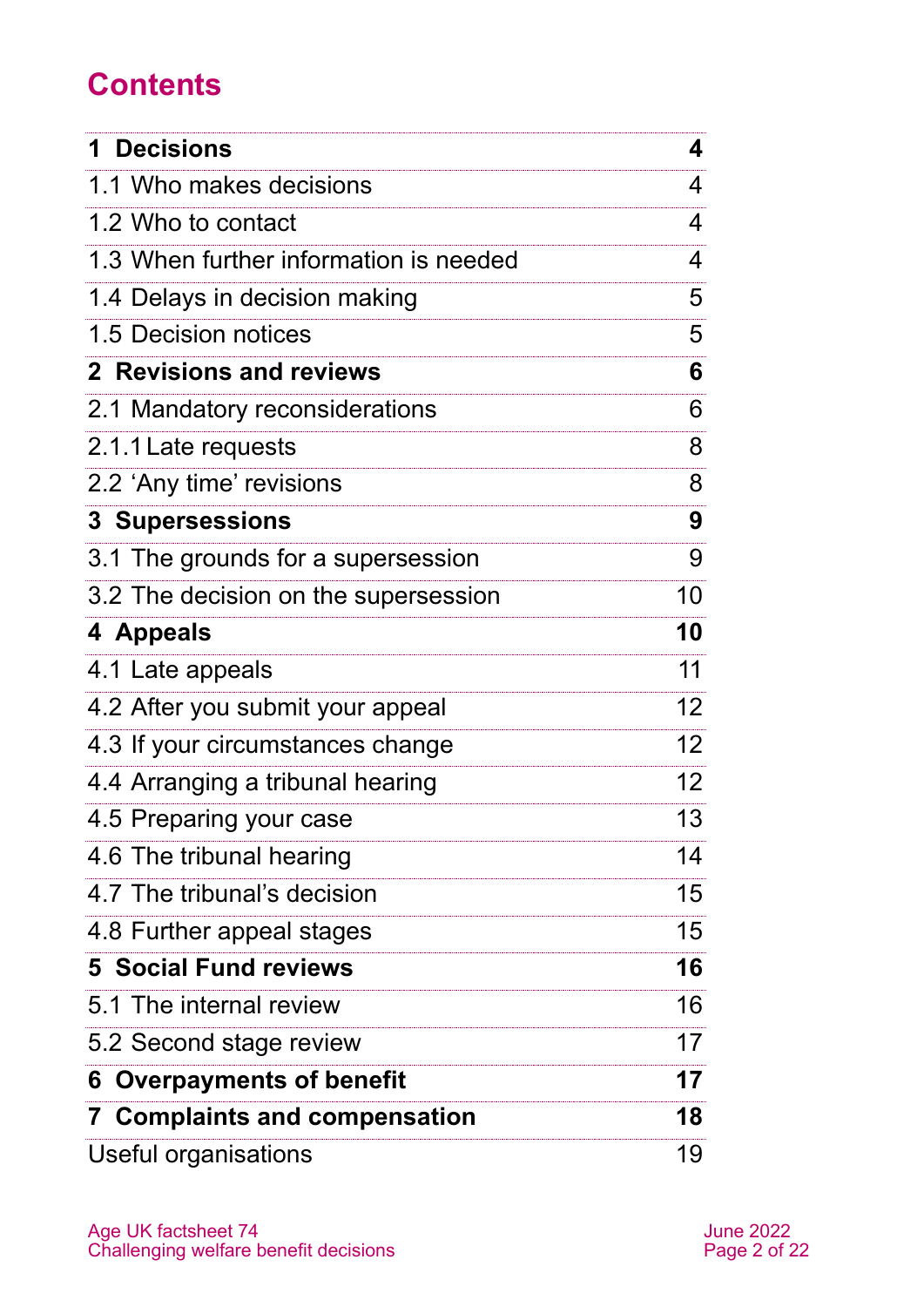| Age Ur           |  |
|------------------|--|
| Support our work |  |

#### **Glossary**

AA – Attendance Allowance DLA – Disability Living Allowance DWP – Department for Work and Pensions ESA – Employment and Support Allowance HMCTS – HM Courts and Tribunals Service HMRC – HM Revenue and Customs PIP – Personal Independence Payment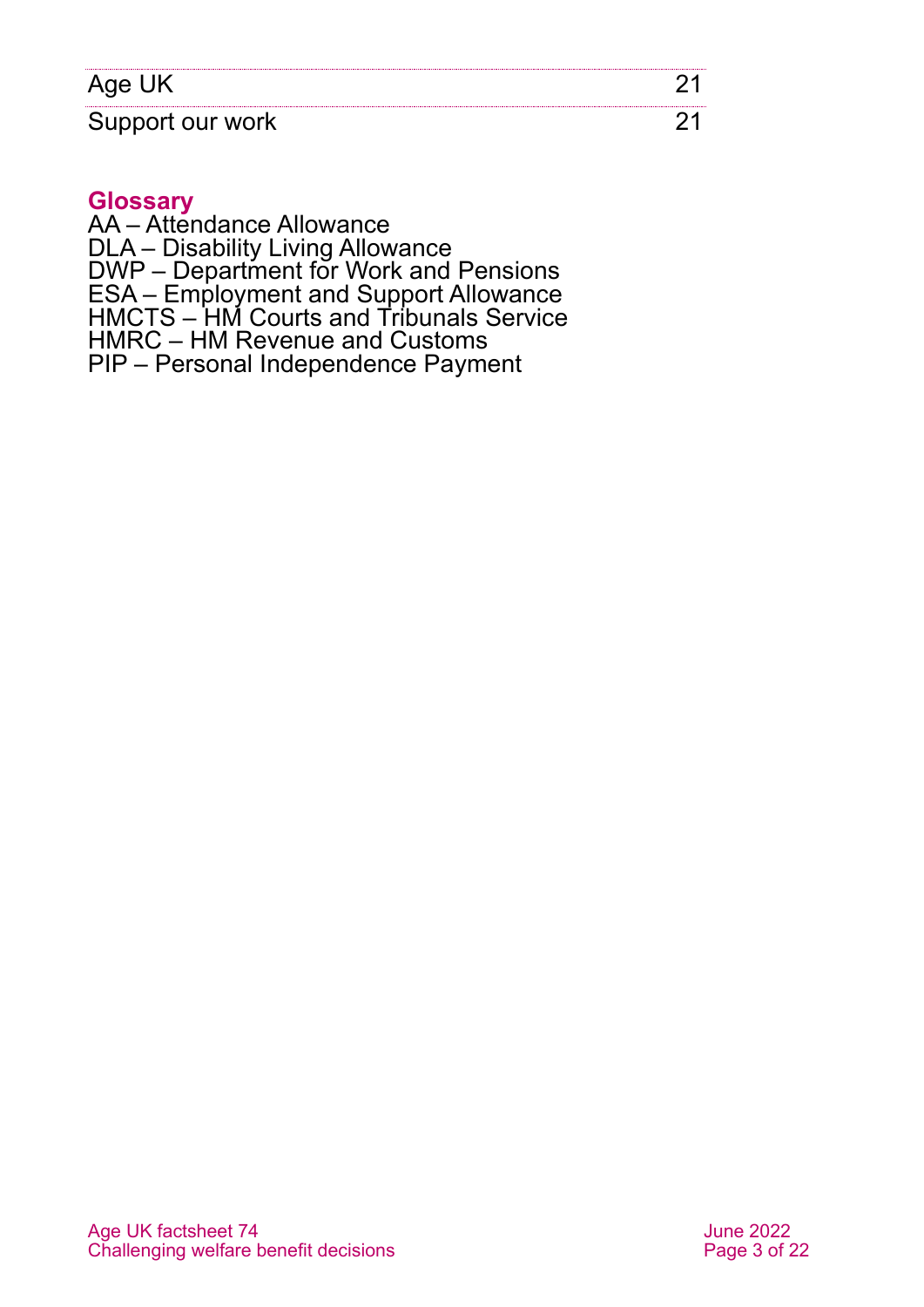# <span id="page-3-0"></span>**1 Decisions**

## **1.1 Who makes decisions**

Decisions on most benefit claims are made by Department for Work and Pensions (DWP) staff called decision makers. They make decisions on behalf of the Secretary of State for Work and Pensions.

Decisions about Child Tax Credit, Working Tax Credit, Child Benefit and Guardian's Allowance are made by Her Majesty's Revenue and Customs (HMRC) officers.

Decisions about Housing Benefit and Council Tax Support/Reduction are made by local authorities.

Decisions about Statutory Sick Pay, Statutory Maternity Pay, Statutory Paternity Pay and Statutory Adoption Pay are made by employers.

## **1.2 Who to contact**

For DWP and HMRC benefits and tax credits, you must first ask for a revision ('*mandatory reconsideration*') of the decision and only then can you make an appeal to an independent tribunal.

Local authority benefits can be reviewed by the local authority or appealed directly. Your decision letter tells you what your options are.

Employer benefit disputes are dealt with by HMRC and are not covered in this factsheet.

## **1.3 When further information is needed**

The decision maker may need further information from you before making a decision on your benefit claim. They may ask for more evidence if they are not fully satisfied by an answer you have given.

Failure to provide this information may result in your claim being disallowed or your benefit being suspended or terminated. If a decision maker decides your claim is not valid because you have not provided enough information, you should be notified of that decision and you have the right of appeal against it.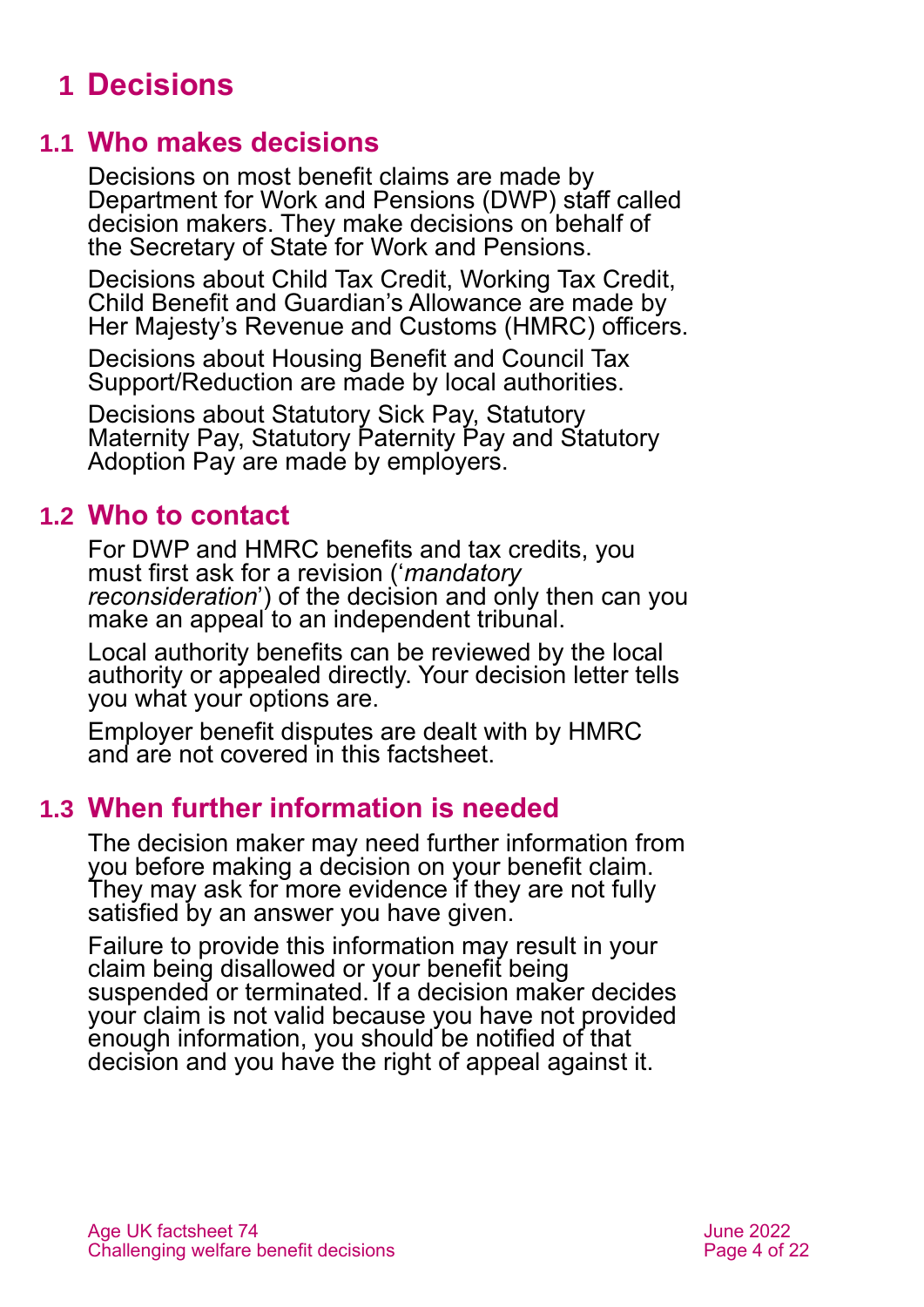# **1.4 Delays in decision making**

There are target times for making decisions on benefit claims but these are not always met. If you claim a benefit and do not receive a decision, contact the DWP, HMRC, or your local authority to find out the reason for the delay.

If they say they have not received your claim, send them a copy or fill out another form explaining when and how the first form was sent. Ask for your claim to be backdated, so you do not lose out on benefit you are entitled to.

If there is a long delay in making a decision on your claim, you can:

- make a complaint about the delay
- request advance or interim payments
- see if there is another benefit you can claim
- ⚫ in England, contact your local authority for help from their local welfare provision scheme, in Wales the national Discretionary Assistance Fund, or in Scotland, the Scottish Welfare Fund.

For more information, see [factsheet 49,](https://www.ageuk.org.uk/globalassets/age-uk/documents/factsheets/fs49_the_social_fund_advances_of_benefit_and_local_welfare_provision_fcs.pdf) *The Social [Fund, Advances of Benefit and Local Welfare](https://www.ageuk.org.uk/globalassets/age-uk/documents/factsheets/fs49_the_social_fund_advances_of_benefit_and_local_welfare_provision_fcs.pdf)  [Provision](https://www.ageuk.org.uk/globalassets/age-uk/documents/factsheets/fs49_the_social_fund_advances_of_benefit_and_local_welfare_provision_fcs.pdf)*; In Scotland, see M8, *[The Scottish Welfare](https://www.ageuk.org.uk/scotland/information-advice/benefits/scottish-welfare-fund/)  [Fund](https://www.ageuk.org.uk/scotland/information-advice/benefits/scottish-welfare-fund/)*.

## **1.5 Decision notices**

You should be notified in writing of a decision made on your claim. The decision notice should set out your appeal rights. You can ask for written reasons for the decision if none are given in the decision notice. You must ask for these within one month of the date on the original decision notice.

There are three ways of changing a decision made by a decision maker:

- revision/review [\(see section 2\)](#page-5-0)
- supersession [\(see section 3\)](#page-8-0), and
- appeal [\(see section 4\)](#page-9-0).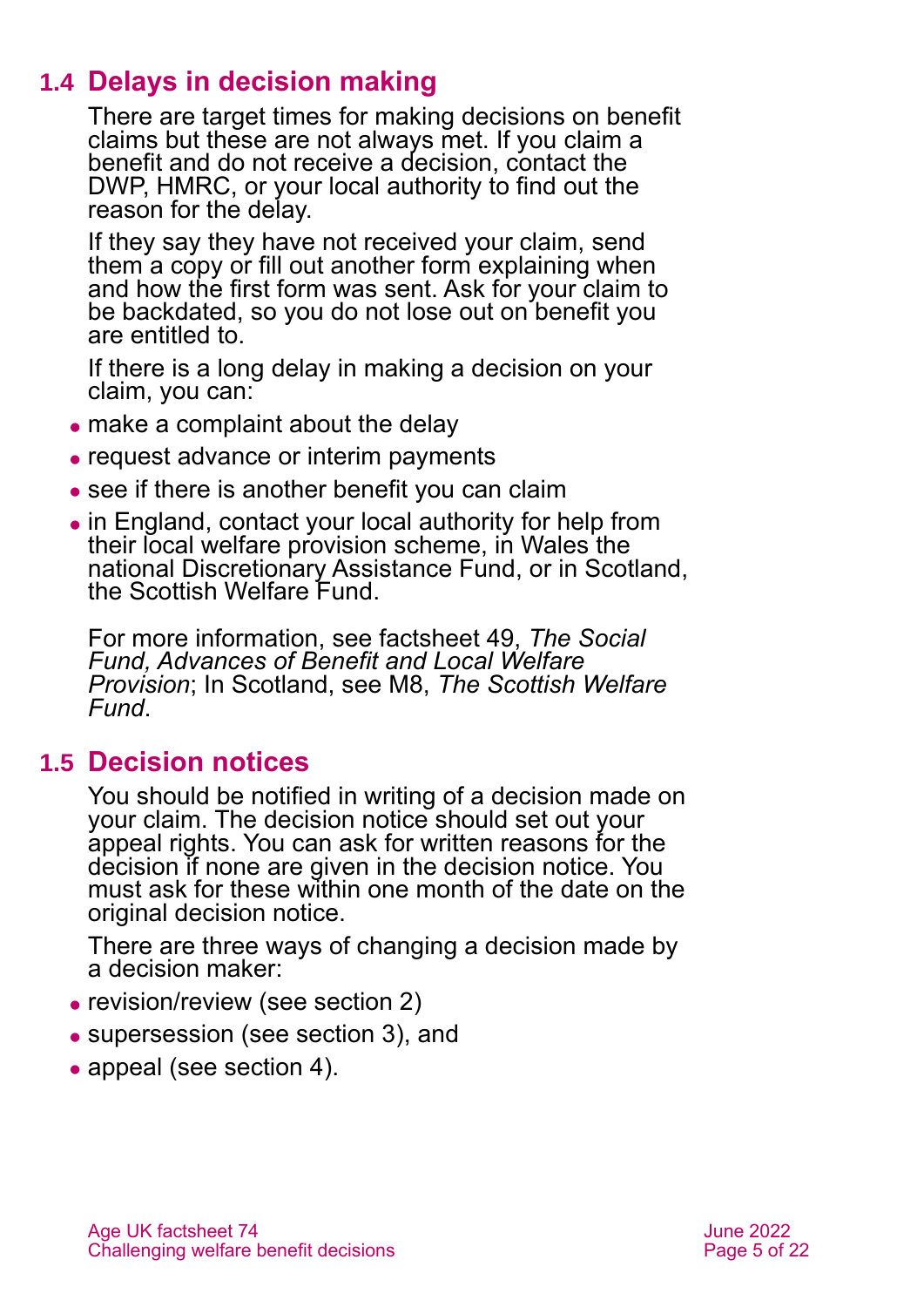# <span id="page-5-0"></span>**2 Revisions and reviews**

A '*revision*' is where a decision maker looks at a decision again to see if it can be changed. Following this, your benefit payment can increase, reduce, stop altogether, or carry on at the same amount. HMRC use the term '*review*' for a revision.

A revised decision replaces the original decision and takes effect from the date of the original decision. If your benefit increases because of this, you are paid backdated benefit. If your benefit is reduced or stopped, there may be an overpayment - see [section](#page-16-0)  [6.](#page-16-0)

There are effectively two types of revision: '*any ground*' revision ('*mandatory reconsideration*') and '*any time*' revision.

A revision can lead to a reduction or removal of your benefit, so it is important to consider this before making a request.

You may wish to seek specialist advice about the strength of your case and the possible outcomes, particularly if it is about a disability benefit such as Attendance Allowance (AA), Personal Independence Payment (PIP), Disability Living Allowance (DLA), or Adult Disability Payment (ADP) in Scotland.

## <span id="page-5-1"></span>**2.1 Mandatory reconsiderations**

For DWP benefits, if you disagree with a decision on any ground, you can ask for a revision within one month of the date of the original decision. For HMRC benefits/tax credits, you must ask for a review within 30 days of the date of the decision.

You must usually take this step, known as a '*mandatory reconsideration' (MR)*, before you can appeal. The MR stage may not be required in some decisions involving Employment and Support Allowance. The decision letter should tell you, but if in doubt get advice.

It is important to act within the time limits or you could lose arrears of benefit or find you cannot challenge the decision at all. You can ask for the MR over the telephone, but you should confirm your request in writing and keep a copy of it. If you claim Universal Credit, you can make this request via your online journal.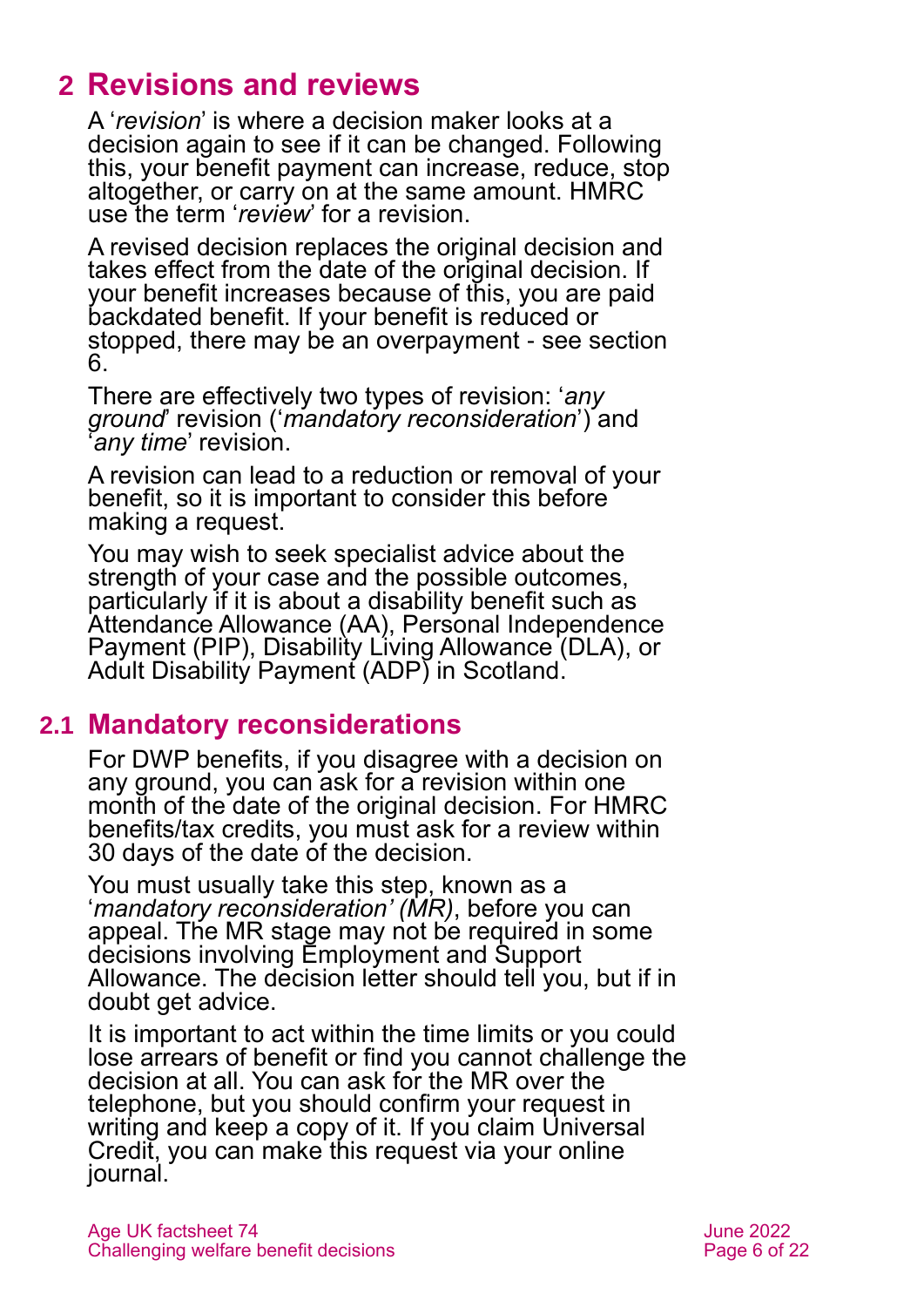Explain why you think the decision is wrong and send any extra evidence you have. If you cannot send this straight away, you should be given up to one month to send extra evidence. This time limit can be extended at the decision maker's discretion.

#### **Written statement of reasons – not HMRC tax credit decisions**

If the decision letter does not include reasons for the decision made, you can ask DWP or the local authority for a '*written statement of reasons*'. You must do this within one month of the date of the decision. If you ask for the written statement and it is provided within the one-month period, the dispute period is extended by 14 days. If it is provided afterwards, the dispute period is extended to 14 days from the date it is provided.

You cannot always tell from the decision letter whether reasons are included. The written statement you are sent might not explain the decision fully, so try to ask for the MR within the time limit, even if you also ask for written reasons.

### **Getting a new decision**

Send your MR request to the address of the office on the decision letter (or for Universal Credit, via your online journal). The decision maker should send a new decision detailing whether they have changed their original decision, once they have all the information they need.

If the decision is revised because of an MR, the revised decision takes effect from the date of the earlier decision, so increased benefit payments can be backdated to that date.

If the decision maker does not think there are grounds to change the decision wholly in your favour, they may telephone you to discuss the matter. During this call, you should receive an explanation of the decision and be given the opportunity to provide further evidence or information.

If this happens, it is important to insist they send a new written decision to you. This is because they may try to persuade you to withdraw your MR request, which in turn means you are unable to challenge the original decision through an appeal.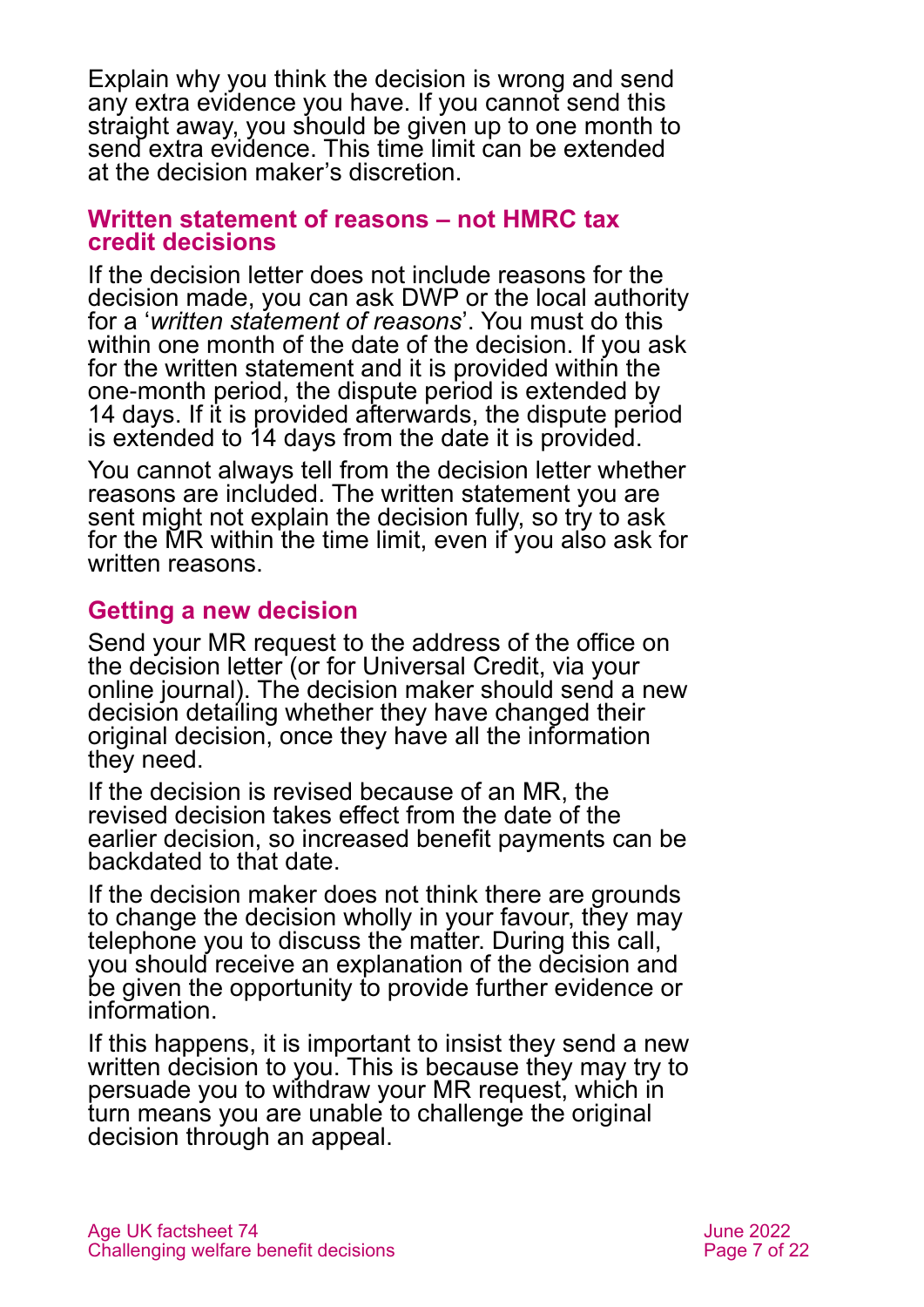When a decision has been reconsidered, you should be sent two copies of a '*Mandatory Reconsideration Notice*' informing you of the outcome. You need the extra copy of the notification if you wish to appeal (for more information about appeals, see [section 4\)](#page-9-0).

#### **2.1.1 Late requests**

An application for a late MR may be accepted if:

- ⚫ the decision maker thinks it reasonable to grant the application and it has merit, and
- $\bullet$  there are special circumstances for the delay  $-$  you must show it was not practicable for you to apply in time. The longer the delay, the better the reason must be.

Apply for a late MR in writing (or via your Universal Credit online journal); include the name of the benefit, the date of the decision, why you think it should be revised, and the reasons for the delay.

You cannot have a late MR more than 13 months (plus any extension because you asked for a written statement of reasons) after the date the original decision was sent. If the decision maker refuses an application for a late MR, you can appeal directly to the First-tier Tribunal.

## <span id="page-7-0"></span>**2.2 '***Any time***' revisions**

An '*any time*' revision can be made at any time after a DWP decision maker's decision, but only in the following limited circumstances:

- a decision maker made an official error when making the original decision and you did not contribute to the error
- ⚫ you appealed against a decision and a decision maker decides a new decision is justified (this might be because you have produced new or additional evidence in connection with an appeal)
- an appeal on an earlier, related decision has been decided and the decision maker decides a new decision is now justified
- ⚫ another benefit (called a '*qualifying benefit'*) is awarded to you or a family member and you are entitled to an increase in the benefit being reconsidered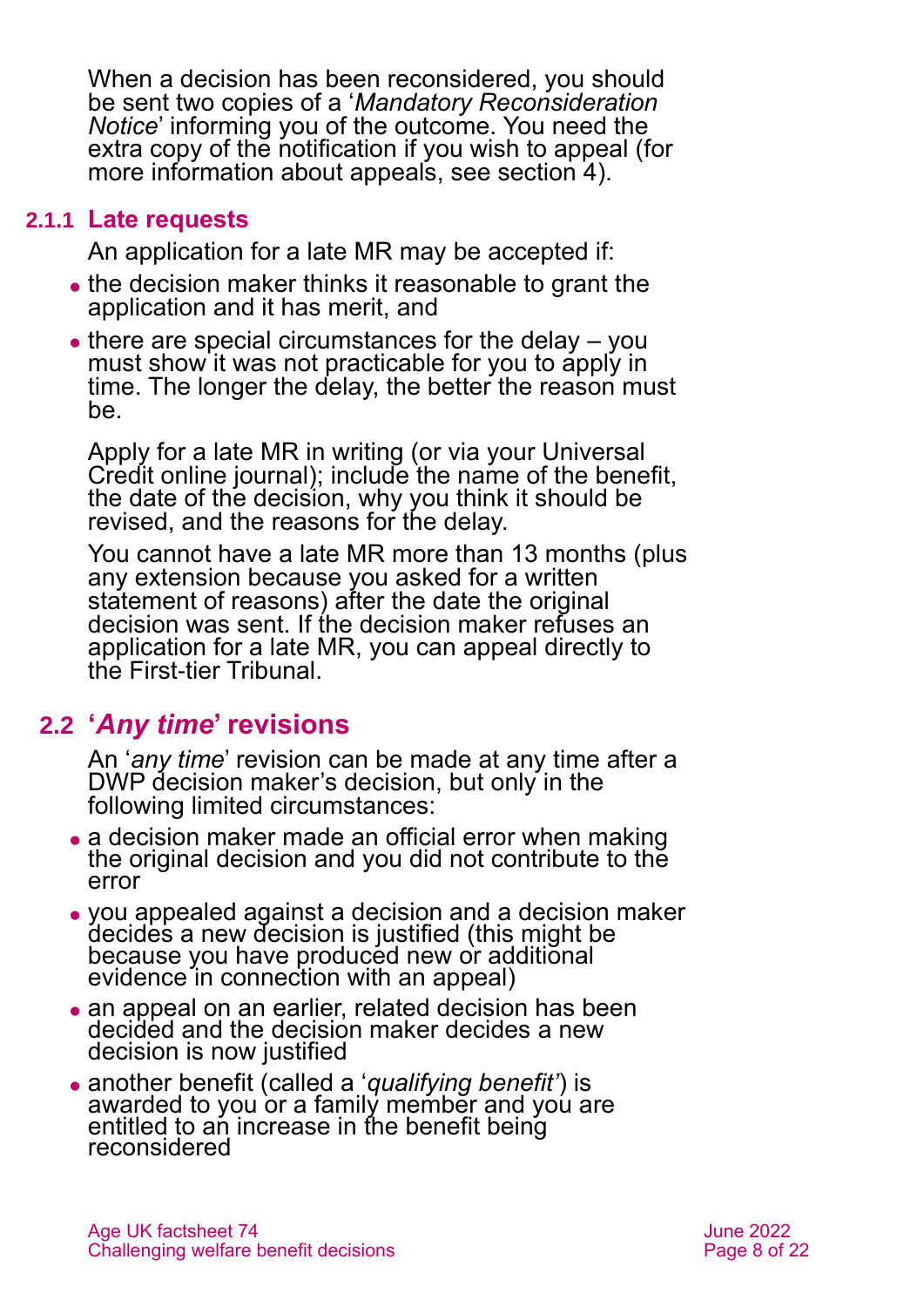⚫ you have been paid too much benefit because of a mistake about, or ignorance of, relevant facts.

There is no time limit for seeking an '*any time*' revision. If your request is refused, there is no right of appeal against this decision. If a request results in a new decision and you disagree with it, you can appeal.

# <span id="page-8-0"></span>**3 Supersessions**

A supersession is when a new DWP decision about a benefit claim is made, but unlike a revision, it does not replace the original decision. The original decision remains unchanged, and the supersession decision comes into effect at a later date. Following a supersession, your benefit can increase, reduce, stop altogether, or continue at the same amount.

You do not usually receive backdated benefit when your benefit increases because of a supersession. You cannot ask for a supersession if the original decision was to refuse you benefit. In this case, ask for a mandatory reconsideration or submit a new claim.

A request for a revision can be treated as a request for a supersession and vice versa. If you are not sure whether to ask for a revision or a supersession, it is usually better to ask for a revision.

## **3.1 The grounds for a supersession**

The most common reason for requesting a supersession is a change in your circumstances since the original decision was made. For example, you receive a disability benefit but now your needs have increased. As supersession decisions are not usually backdated, you must report any changes in your circumstances as soon as you can.

If you report a change in your circumstances more than one month after a change occurs, explain why you could not report it before. If there is a good reason for the delay, you may get a back payment if you are due more benefit because of the change.

If you report a change in your circumstances, you may be asked to complete a form or supply other evidence. Give as much detail as you can and supply any evidence that might help. Keep a copy of any forms, letters, or other evidence you send.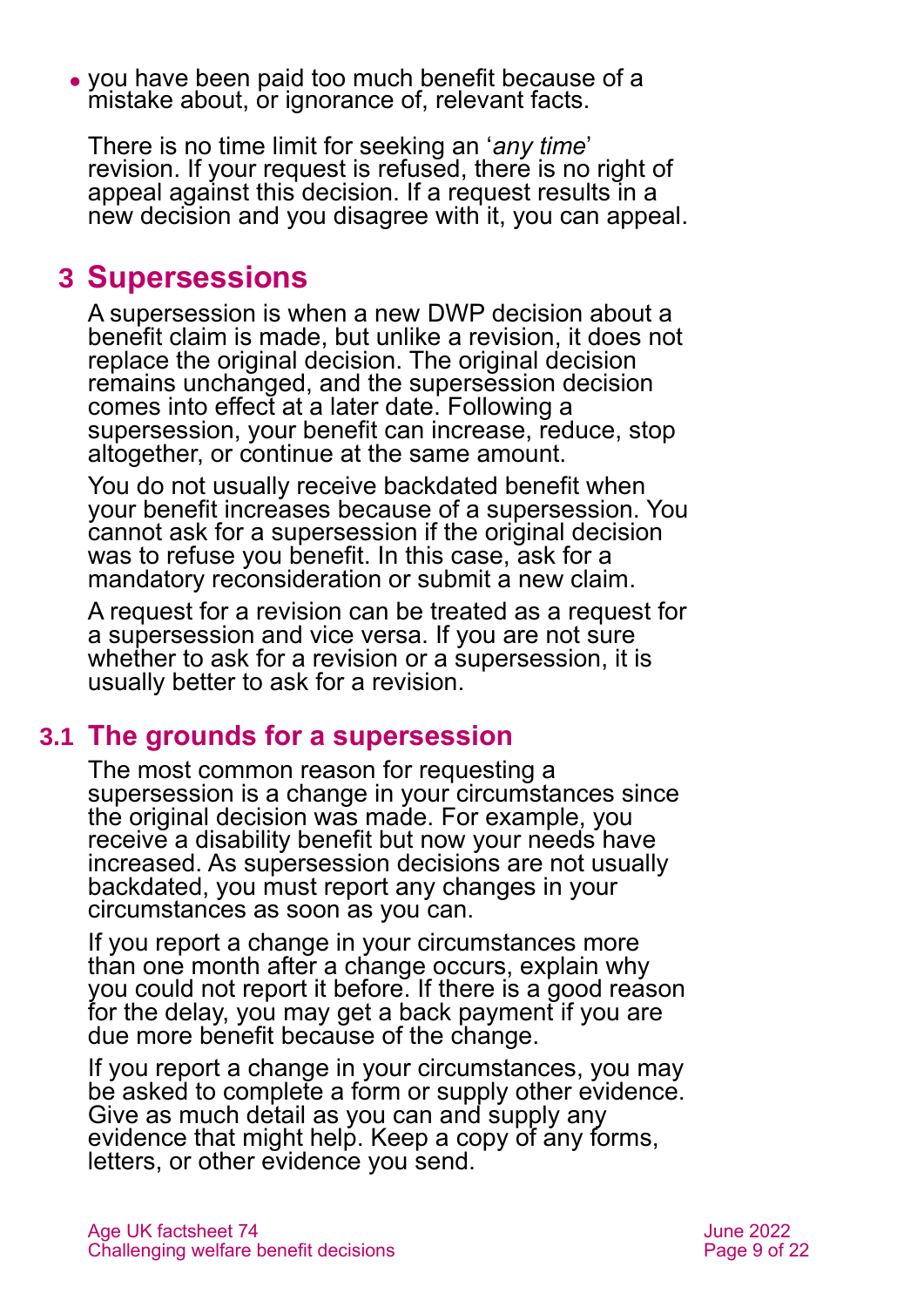Other circumstances where a supersession is possible include when:

- ⚫ you made a mistake about, or did not know, a relevant fact when the original benefit decision was made and have been paid too little benefit
- $\bullet$  a decision was legally wrong  $-$  usually this applies when a test case is heard and clarifies the law on a matter relevant to your claim
- ⚫ a qualifying benefit has been awarded but an '*anytime*' revision (see [section 2.2\)](#page-7-0) is not appropriate.

## **3.2 The decision on the supersession**

You should receive a written decision notice about your supersession request stating whether your benefit award has been changed or not, as well as what steps you can take next. If you are unhappy with the decision made, you can ask for an explanation or a mandatory reconsideration. You cannot appeal against a refusal of a supersession request without asking for a revision first.

# <span id="page-9-0"></span>**4 Appeals**

You have one month to ask for an appeal from the date on the decision letter, for example, the Mandatory Reconsideration (MR) Notice.

#### **Note**

Some decisions have no right of appeal (although you have the right to ask for a revision or supersession). In some circumstances, you may be able to challenge these decisions by judicial review. Your decision letter should state whether you have a right of appeal.

Appeals for DWP and HMRC benefits and tax credits are made directly to HM Courts and Tribunals Service (HMCTS). Housing Benefit appeals are made to the local authority and Council Tax Support/Reduction appeals to the Valuation Tribunal (contact your local authority).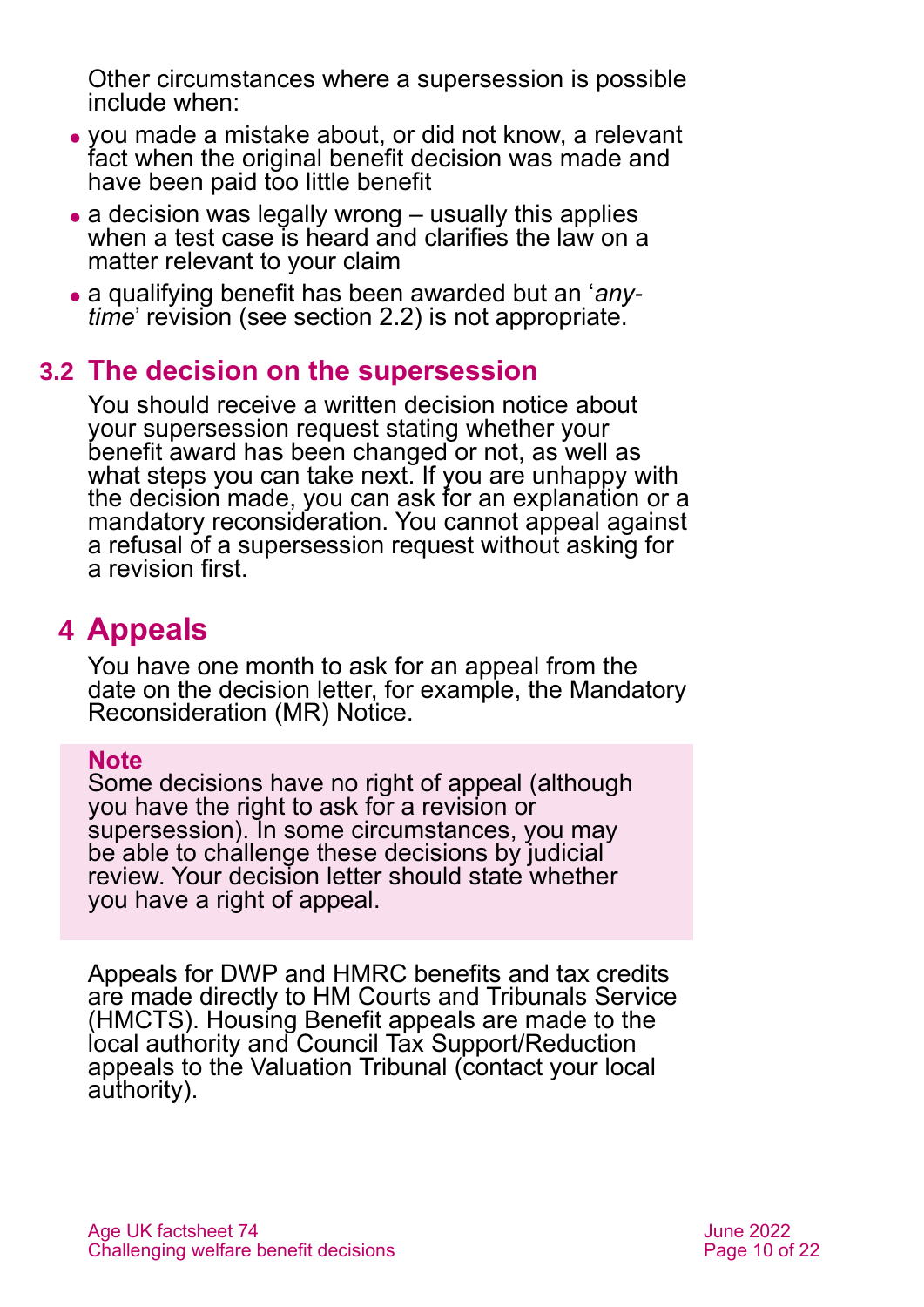An MR Notice has details of the form to use and where to get it. For DWP appeals, use form [SSCS1.](https://www.gov.uk/government/publications/appeal-a-social-security-benefits-decision-form-sscs1) For HMRC appeals, use form [SSCS5.](https://www.gov.uk/government/publications/appeal-a-tax-credit-child-benefit-or-guardians-allowance-decision-form-sscs5) They are available from HMCTS or online at [www.gov.uk/government/collections/social-security](http://www.gov.uk/government/collections/social-security-and-child-support-forms)[and-child-support-forms](http://www.gov.uk/government/collections/social-security-and-child-support-forms)

You must give your name and address (and your representative if you have one). You must give details of the decision being appealed (date, name of the benefit, what the decision is about) and grounds for your appeal. If you have them, include a copy of the MR Notice and a statement of reasons for the decision.

An appeal can lead to a reduction or removal of your benefit, so it is important to consider this or seek advice before making an appeal.

#### **Online appeals**

For most DWP benefits you can submit your appeal and any evidence online at *[www.gov.uk/appeal](http://www.gov.uk/appeal-benefit-decision)-benefit-decision.* You will receive the decision by post after the hearing or you may get a decision on the day if you go to the hearing.

### **4.1 Late appeals**

If you miss the one-month deadline, you may be able to make a late appeal. You must give reasons for being late as well as grounds for your appeal. The later your appeal, the better your reasons need to be. No appeal can be accepted more than 13 months after the notification date of the decision being appealed.

If you make a late appeal, a tribunal judge decides whether the appeal should be heard. Factors like postal problems, illness, bereavement, poor advice, the merits of your appeal, and the amount of money at stake are all relevant, as well as how late the appeal is.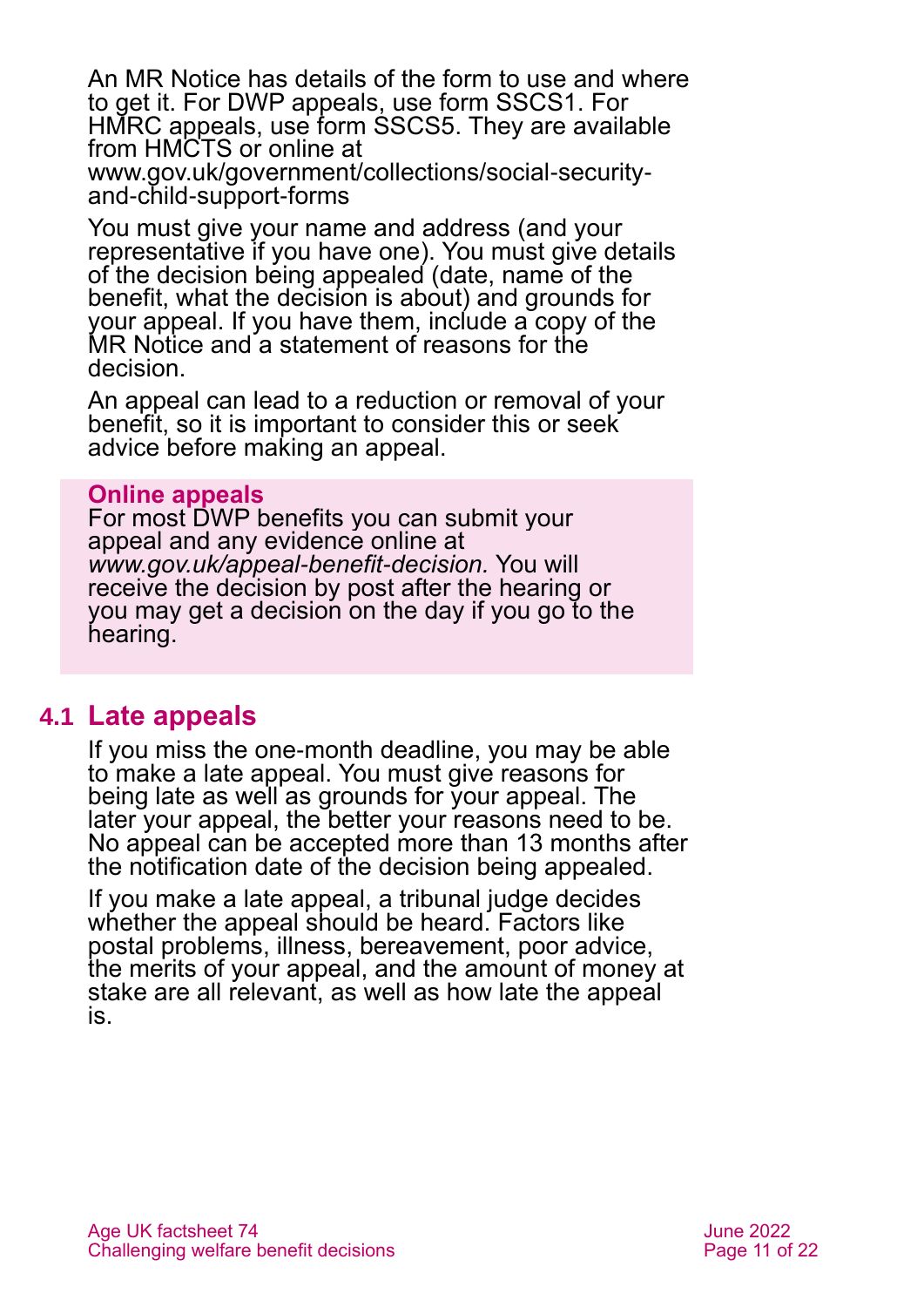## **4.2 After you submit your appeal**

When your appeal is lodged, you should get an acknowledgement letter or email. For DWP and HMRC appeals, a copy of your appeal is sent to them. They write a response and send it to HMCTS with other documents relevant to the decision. You should be sent copies of these.

For Housing Benefit decisions, the local authority send your appeal to HMCTS, together with a copy of its response and the documents relevant to the decision. You should be sent copies of these.

Check the appeal papers carefully to ensure all relevant documents have been included, for example, claim forms or letters you have sent.

# **4.3 If your circumstances change**

If your circumstances change after you make an appeal, you may need to make a new claim, or apply for a supersession, as an appeal tribunal cannot consider changes that occur between the relevant decision being made and the appeal being heard.

For example, if you appeal against a refusal of AA and your care needs increase while waiting for your appeal to be heard, it is a good idea to make a new claim (as well as continuing the appeal). If you do not agree with the decision on your second claim, appeal again and ask for both appeals to be heard at the same time.

# **4.4 Arranging a tribunal hearing**

HMCTS is part of the Ministry of Justice and is independent of the DWP and other benefit authorities. When they receive your appeal, they send you a form about arrangements for your appeal. You must complete and return this within 14 days.

You are asked if you want to attend an appeal hearing in person (*'oral hearing*'), or if you would prefer the tribunal to decide the appeal without you (*'paper hearing*').

It is usually better to ask for an oral hearing as your appeal is more likely to be successful. You can take a representative and a friend or companion with you to the hearing. A paper hearing is only held if all parties agree to it and the tribunal think an oral hearing is unnecessary.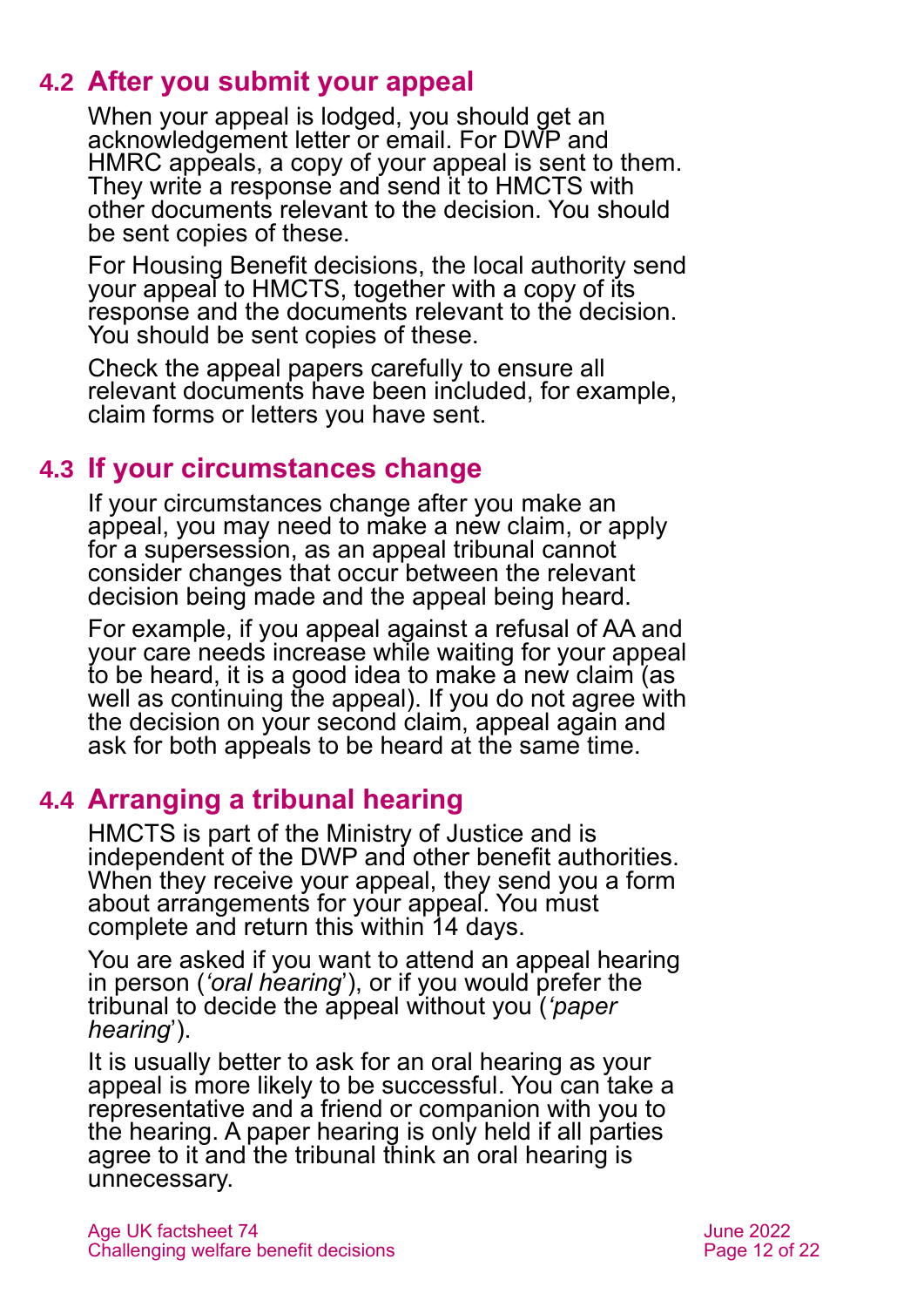If attending a tribunal will be difficult, for example because you have a significant mobility problem, special arrangements should be made for you. Contact HMCTS before the hearing and send them evidence about your difficulties.

If you cannot use public transport, you must seek prior permission from HMCTS if you wish to use a taxi to travel to the hearing and you want them to repay your fare.

In limited circumstances, they may hold the hearing in your home, or let you give evidence to the Tribunal via phone or video.

## **4.5 Preparing your case**

Send extra information or evidence in support of your appeal to HMCTS and they send copies to all parties. It is a good idea to read the official response to your appeal to check for:

- ⚫ mistakes in the facts
- missing evidence
- ⚫ incorrect interpretation of the law.

You may want to provide additional evidence. This could be a medical report, witness statements, bank statements, or any case law that helps your case. If you have a representative, they should be able to help you, and may prepare a written reply for you.

If you write a reply, include a clear statement of the decision you want, the reasons you think you are entitled, highlight any evidence supporting your case, and include the appeal reference number.

You do not have to send a written reply, but it is a good idea as it helps the tribunal to understand your point of view. If possible, send your reply to HMCTS within one month of the date you are sent the decision maker's response and at least seven days before the hearing date.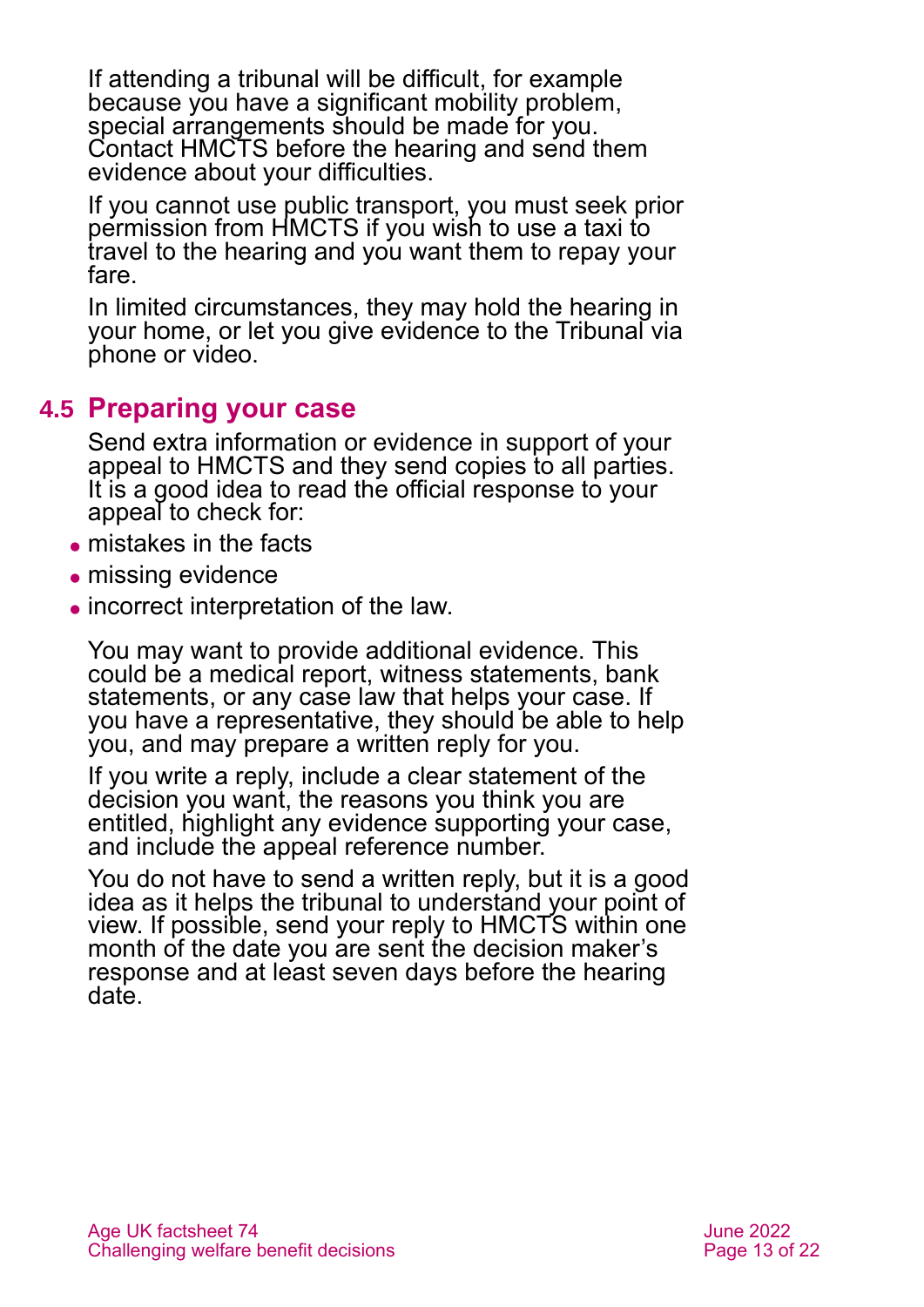# **4.6 The tribunal hearing**

Appeal tribunals are independent of DWP and HMRC. Their role is to deal with appeals '*fairly and justly*'. They consist of one, two, or three members depending on the type of benefit. A legally qualified tribunal judge is always present and in charge of the hearing. There may be a doctor or disability member (someone who is a carer, disabled, or works with disabled people) if the appeal is about a disability benefit. There may be an accountant if an appeal involves difficult financial matters.

DWP and HMRC sometimes send a presenting officer to put their case to the tribunal. There is a clerk to help with administrative matters and to pay your expenses. The clerk introduces themselves before the hearing, explains what will happen and takes you into the tribunal room for your appeal hearing. Members of the public can be present at the hearing, but this is very rare.

The tribunal need not consider any issues not covered by the appeal, so you should include full details on your appeal form and the other documents you send in to the tribunal.

There is no set procedure for tribunal hearings. Tribunal members should read the papers before the hearing so they understand your case. The judge should introduce everyone, explain the tribunal's role, set out the issues to be decided and usually explains how the hearing will be run.

The tribunal must investigate the facts, look at what the law says and consider the evidence in making a decision. What you say at the hearing counts as evidence, alongside the paper evidence.

Members of the tribunal ask you questions, which you are expected to answer as best you can. You and your representative should be given a chance to raise any other points you wish to make. If a presenting officer is present, they may be asked to explain the decision. You may be given an opportunity to ask them questions. If you forget to tell the tribunal something when it is your turn to speak, do not hesitate to tell them at the end of the hearing.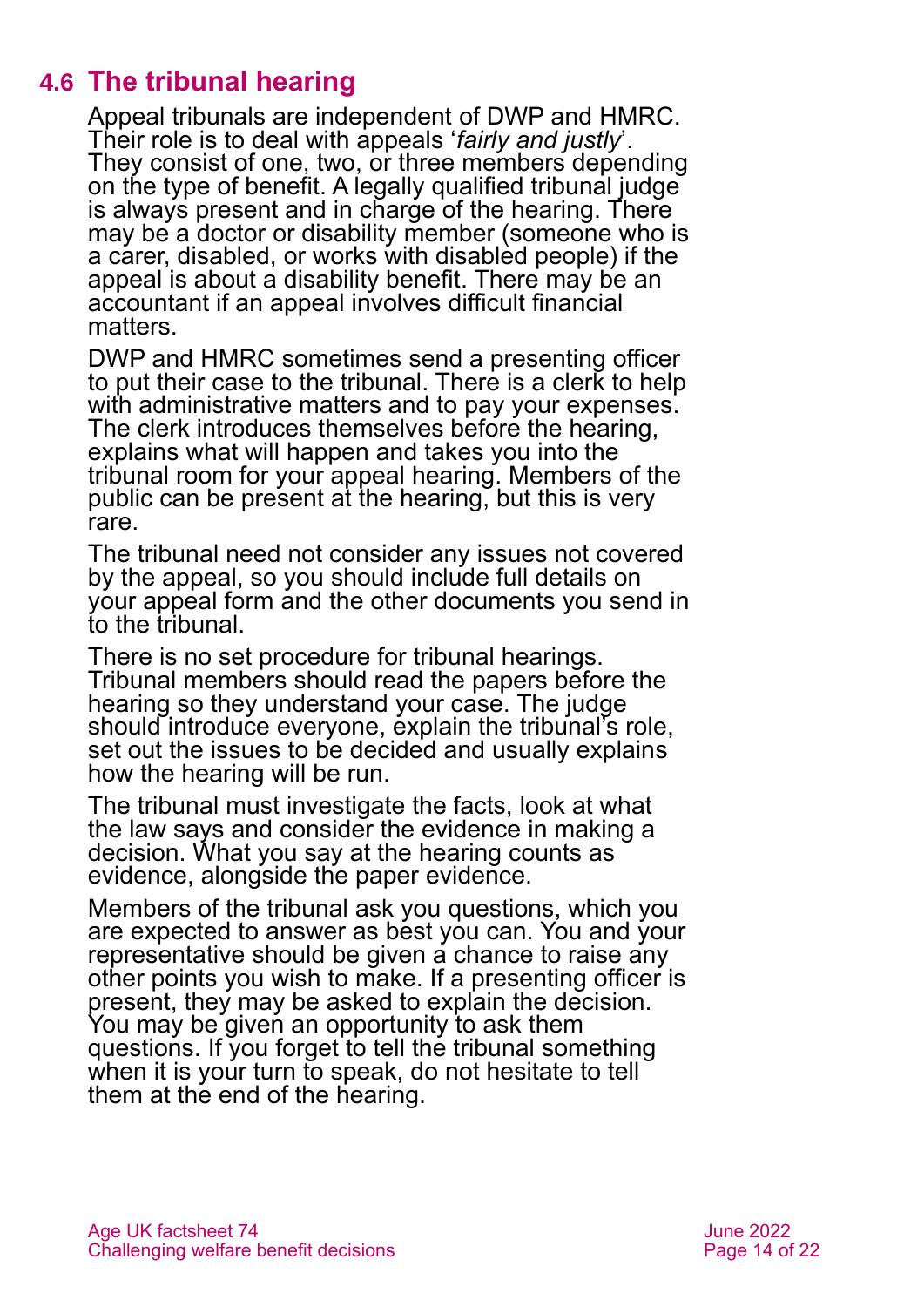You are not given a physical medical examination at a hearing (unless your appeal is about Industrial Injuries Disablement Benefit, in which case the doctor examines you in private at the end of the hearing). The tribunal can, however, take into account observations of you in making their decision, for example, how you walk into the room or sit on a chair.

Once the tribunal feel they have all the information they need, they ask you to leave the room while they make their decision. Usually, you are called back in to be told what their decision is.

The tribunal can postpone or adjourn a hearing in some circumstances, for example, if they need extra evidence or clarification about the law. If you decide to withdraw your appeal, you need the permission of the tribunal to do so.

## **4.7 The tribunal's decision**

The tribunal's decision is given in writing and handed to you after an oral hearing or sent by post. It is usually brief but you can ask for a full '*statement of reasons*' and a '*record of proceedings*'. You must ask for these within one month of the decision being made. You need these documents if you want to pursue an appeal further.

HMCTS sends a copy of the decision to the benefit authority so it can take necessary action and pay any benefit or tax credits you are owed. You may want to send in a copy of the decision yourself, as this might speed up payment.

### **4.8 Further appeal stages**

If your appeal is unsuccessful, you may be able to appeal further, but only on specific legal grounds, to the Upper Tribunal. It is possible for the DWP, HMRC or local authority to appeal against the tribunal's decision. This factsheet does not cover these further appeal stages so seek specialist legal advice if you want to pursue this action.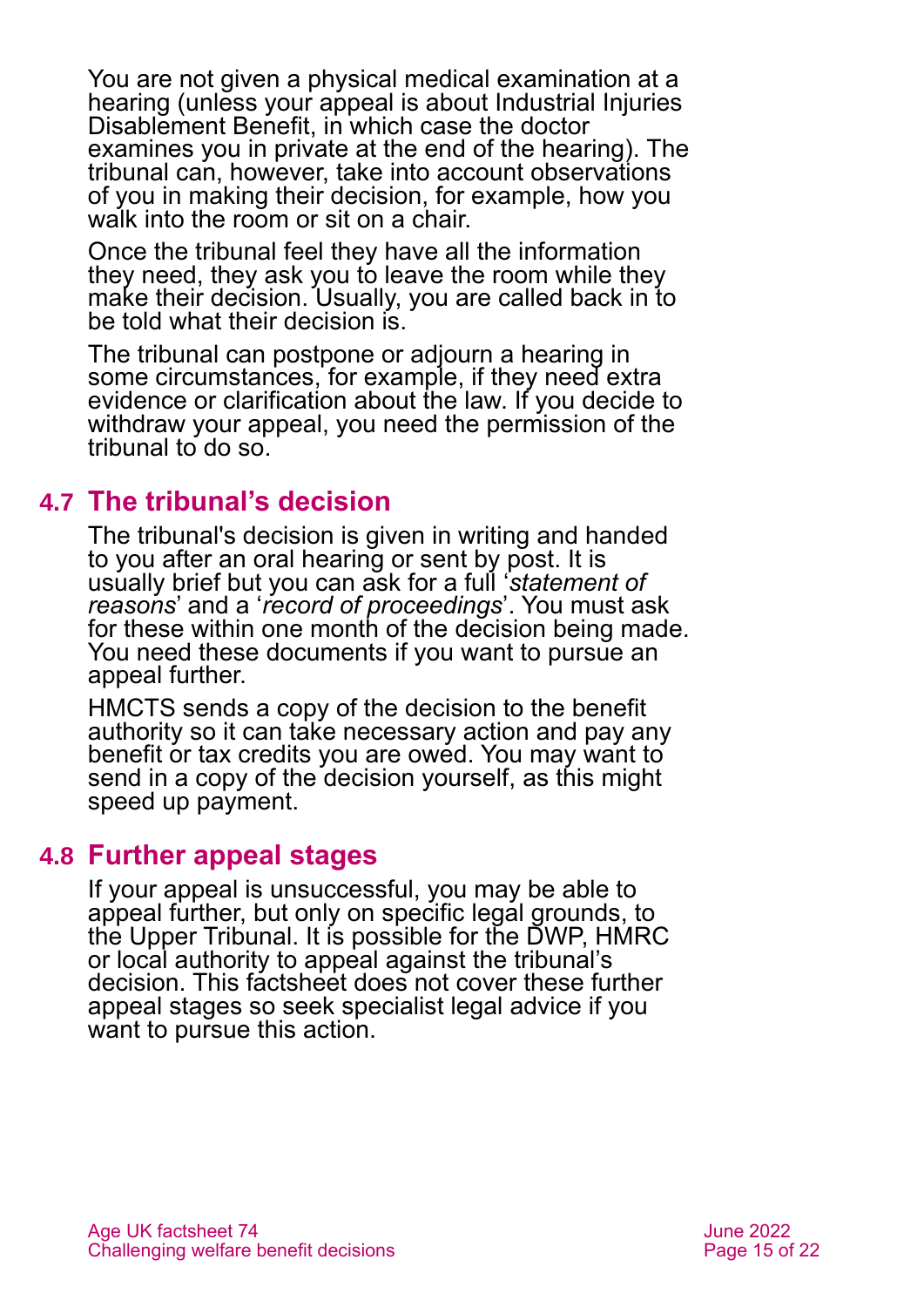#### **Note**

If you cannot challenge a decision yourself, a power of attorney or appointee may be able to, see factsheet 22, *[Arranging for someone to make](https://www.ageuk.org.uk/globalassets/age-uk/documents/factsheets/fs22_arranging_for_someone_to_make_decisions_on_your_behalf_fcs.pdf)  [decisions on your behalf](https://www.ageuk.org.uk/globalassets/age-uk/documents/factsheets/fs22_arranging_for_someone_to_make_decisions_on_your_behalf_fcs.pdf)*, for more information. In Scotland see *[Guide to power of attorney in](https://www.ageuk.org.uk/scotland/information-advice/legal-and-family-issues/power-of-attorney-and-mental-capacity/)  [Scotland](https://www.ageuk.org.uk/scotland/information-advice/legal-and-family-issues/power-of-attorney-and-mental-capacity/)*.

# <span id="page-15-0"></span>**5 Social Fund reviews**

This section applies to decisions made under the regulated Social Fund in England and Wales only. A separate process applies to equivalent payments in Scotland, so contact Age Scotland for more information.

You can challenge a Social Fund decision (Funeral Expenses Payment, Cold Weather Payment, or Winter Fuel Payment) by requesting a revision, supersession, or appeal as described above.

If you want to challenge a decision on a Budgeting Advance (for Universal Credit) or a Budgeting Loan (for other benefits), the procedure is different. There is no right of appeal, but a two-stage review process, described below.

## **5.1 The internal review**

You can request a review of a Budgeting Advance or Loan decision by writing to the office where the decision was made (or via your Universal Credit online journal) within 28 days of date of the decision, explaining why you think the decision is wrong.

If you miss this deadline, you can ask for a late review request if you have special reasons or for a discretionary review. Reviewing officers can decide to review a decision at any time if they think there is a good reason.

Sometimes you are asked to provide additional information by phone or in person. You can ask someone to help you with this.

You receive a written decision on your review request. There is no legal time limit for internal reviews but guidelines suggest a target time of 10 days.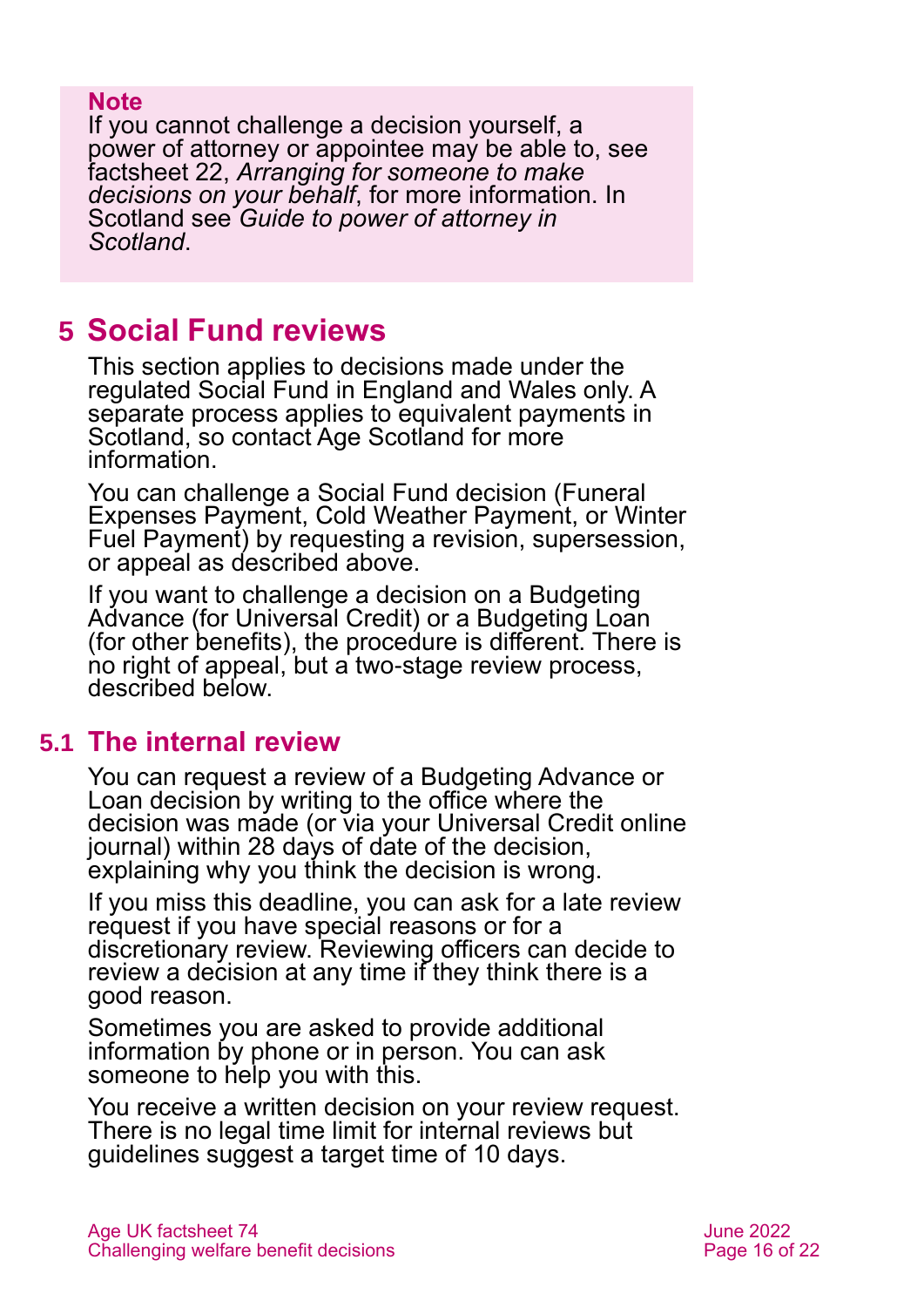# **5.2 Second stage review**

If you are not happy with the first review decision, you can request a second review by the Independent Case **Examiner** 

You should make your request within 28 days of the first review decision, although the time limit may be extended if there are special reasons for your delay.

More information about this second stage review can be found at

*[www.gov.uk/government/organisations/independent](http://www.gov.uk/government/organisations/independent-case-examiner)case-[examiner](http://www.gov.uk/government/organisations/independent-case-examiner)*

# <span id="page-16-0"></span>**6 Overpayments of benefit**

An overpayment is when you are paid more benefit than you are entitled to. A common example is failing to report a change of circumstances, such as someone moving in with you, which reduces benefit entitlement. You may have to pay an overpayment back, even if there was no fault on your part. The rules on when overpayments have to be repaid are different depending on what benefit or tax credit it is concerning.

The letter notifying you of an overpayment should include a breakdown of the amounts and dates during which it is claimed you were overpaid and an explanation of how the total has been calculated. If not, you should ask for these details. You may wish to seek specialist advice to:

- ⚫ check the overpayment has been calculated correctly
- ⚫ check whether you have to pay the money back
- ⚫ negotiate repayment terms if you have to repay it
- ⚫ ask the benefit authority to exercise its discretion not to recover the overpayment if, for example, repaying it would cause you hardship.

You may be able to challenge a decision if you disagree:

- ⚫ that an overpayment has occurred, or
- that an overpayment can be recovered, or
- ⚫ with the amount to be recovered.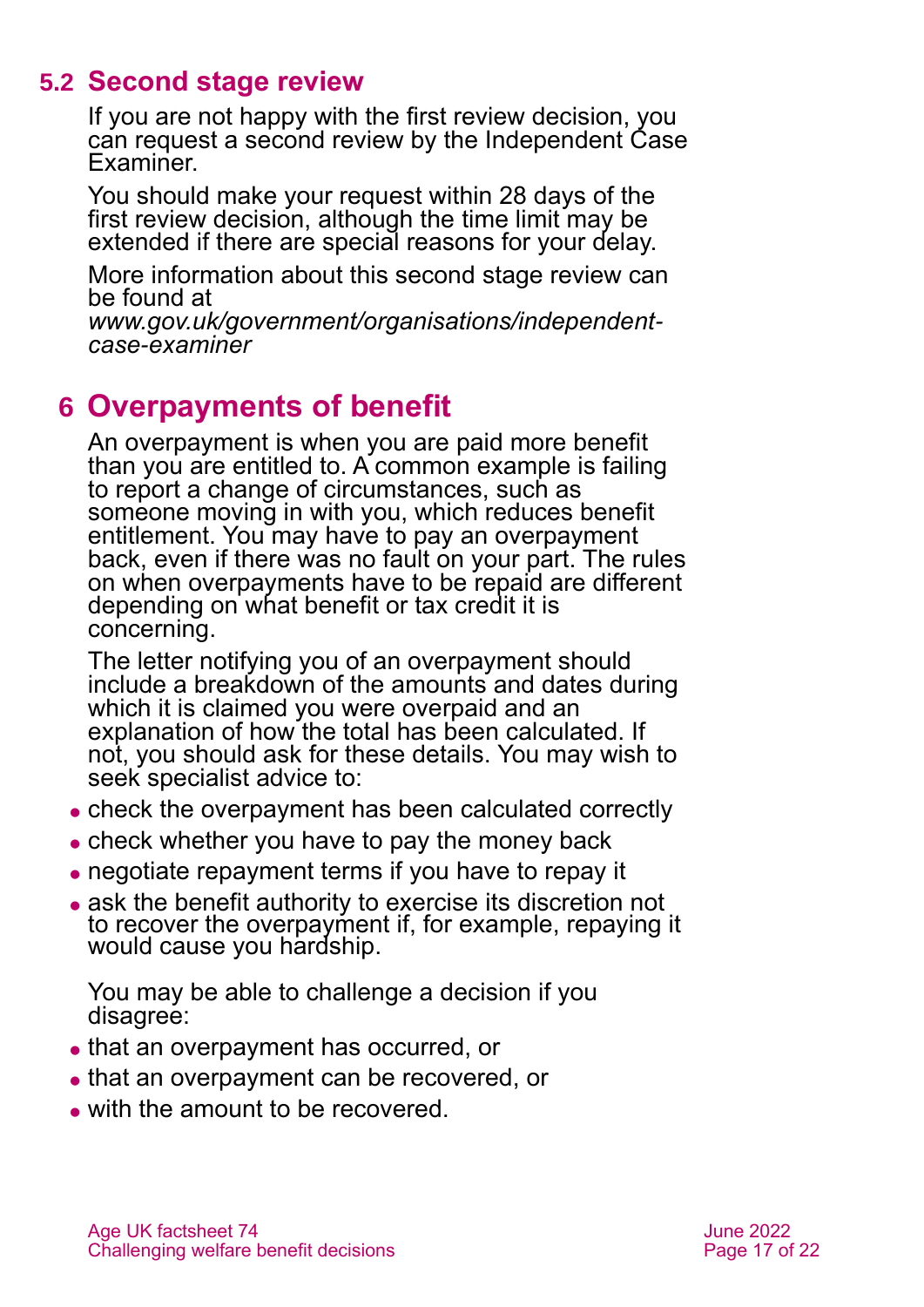To challenge a decision, you must first apply for a mandatory reconsideration (see [section 2.1\)](#page-5-1) before you can appeal (see [section 4\)](#page-9-0). Note, all Universal Credit overpayments are recoverable, regardless of the cause of the overpayment.

# <span id="page-17-0"></span>**7 Complaints and compensation**

You may want to complain about a benefit authority or HMCTS if:

- it delays dealing with your claim
- it gives you poor or negligent advice
- staff are rude or badly behaved when dealing with you
- the administration of your case is poor.

You should first send your complaint to the office that caused your complaint, including your name, address and National Insurance number, as well as details of your complaint and the outcome you would like. Depending on the outcome, you can escalate a complaint to your MP, an Ombudsman, an Adjudicator (HMRC) or the President of the Tribunals Service. If you have lost money because of official delays, mistakes or wrong advice, you may be able to claim extra-statutory compensation or an ex-gratia payment.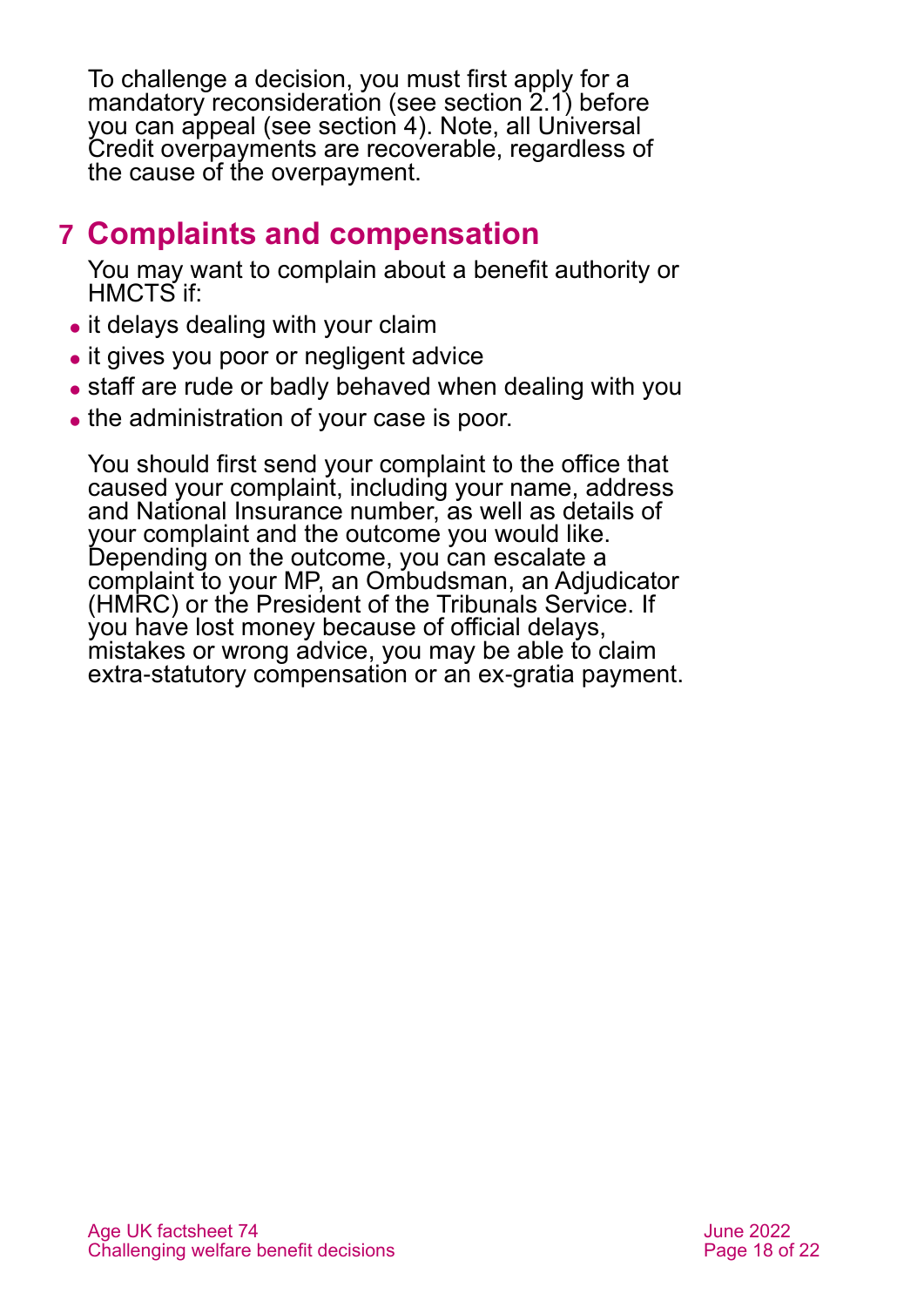# **Useful organisations**

#### <span id="page-18-0"></span>**Citizens Advice**

England go to [www.citizensadvice.org.uk](http://www.citizensadvice.org.uk/) Wales go to [www.citizensadvice.org.uk/wales](http://www.citizensadvice.org.uk/wales) Scotland go to [www.cas.org.uk](http://www.cas.org.uk/) In England telephone 0800 144 8848 In Wales telephone 0800 702 2020 In Scotland telephone 0800 028 1456

National network of advice centres offering free, confidential, independent advice, face to face or by telephone.

## **Disability Benefits Helpline**

[www.gov.uk/disability-benefits-helpline](http://www.gov.uk/disability-benefits-helpline)

Provides advice or information about claims for Disability Living Allowance, Personal Independence Payment or Attendance Allowance.

#### • **Attendance Allowance (AA)** Telephone 0800 731 0122

## • **Disability Living Allowance (DLA)**

If you were born on or before 8 April 1948 Telephone 0800 731 0122

If you were born after 8 April 1948 Telephone 0800 121 4600

#### • **Personal Independence Payment helpline** Telephone 0800 121 4433

#### **Gov.uk**

[www.gov.uk](http://www.gov.uk/)

The official Government website providing information for citizens.

### **HM Courts and Tribunals Service (HMCTS)**

[www.gov.uk/government/organisations/hm-courts-and](http://www.gov.uk/government/organisations/hm-courts-and-tribunals-service)[tribunals-service](http://www.gov.uk/government/organisations/hm-courts-and-tribunals-service)

England and Wales: SSCS Appeals Centre, PO Box 1203, Bradford, BD1 9WP.

Scotland: SSCS Appeals Centre, PO Box 27080, Glasgow, G2 9HQ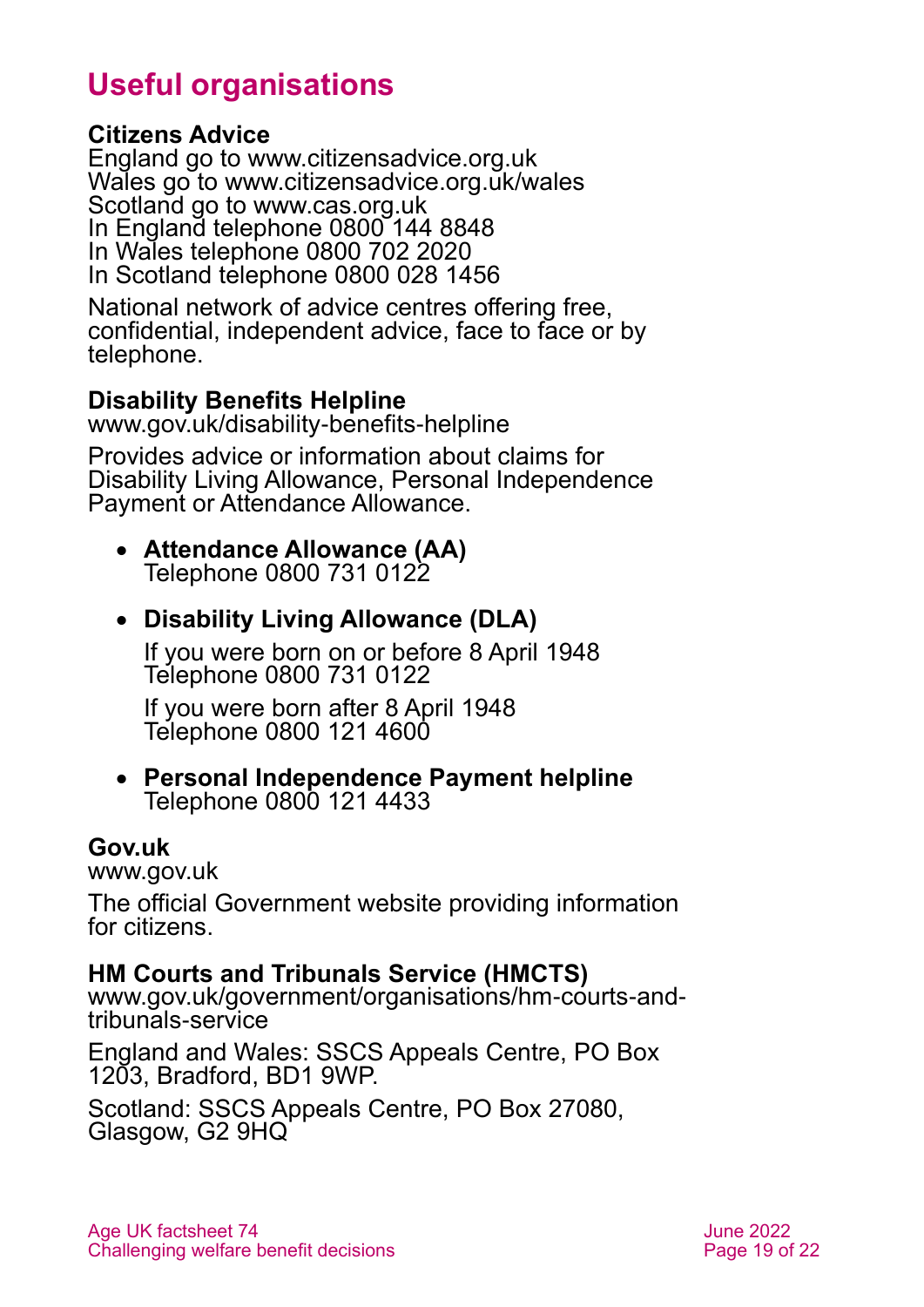#### **Independent Case Examiner**

[www.gov.uk/government/organisations/independent](http://www.gov.uk/government/organisations/independent-case-examiner)[case-examiner](http://www.gov.uk/government/organisations/independent-case-examiner) Telephone 0800 414 8529

Independent referee for people who feel that the Pension Service, Disability and Carers Service or Jobcentre Plus has not treated them fairly.

#### **Law Centres Network**

[www.lawcentres.org.uk](http://www.lawcentres.org.uk/)

Not-for-profit service providing free and independent legal advice and representation to disadvantaged people.

### **Pension Service (The)**

[www.gov.uk/browse/working/state-pension](http://www.gov.uk/browse/working/state-pension) Telephone 0800 731 0469 State Pension Forecasting Team 0800 731 0175

For details of Pension Credit and State Pensions, including forecasts and how to claim your pension.

#### **Shelter**

[www.shelter.org.uk](http://www.shelter.org.uk/) Telephone 0808 800 4444

A national charity providing telephone advice to people with housing problems on tenancy rights, homelessness, repairs and housing benefit.

#### **Shelter Cymru**

[www.sheltercymru.org.uk](http://www.sheltercymru.org.uk/) Telephone 08000 495 495

#### **Shelter Scotland**

[https://scotland.shelter.org.uk](https://scotland.shelter.org.uk/) Telephone 0808 800 4444

#### **Social Security Scotland**

[www.socialsecurity.gov.scot](http://www.socialsecurity.gov.scot/) Telephone 0800 182 2222

Responsible for benefits devolved to Scotland.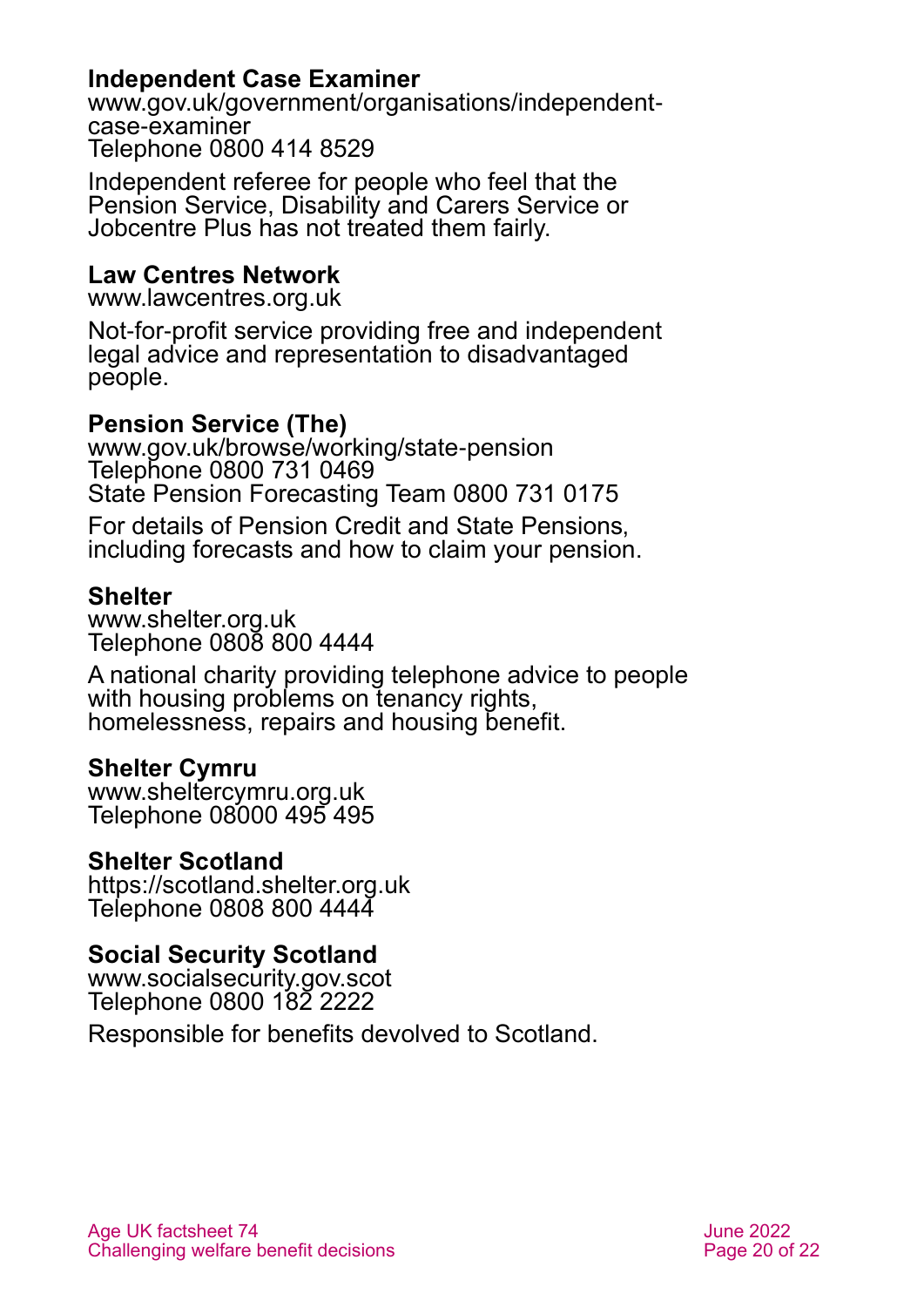# **Age UK**

Age UK provides advice and information for people in later life through our Age UK Advice line, publications and online. Call Age UK Advice to find out whether there is a local Age UK near you, and to order free copies of our information guides and factsheets.

## <span id="page-20-2"></span>**Age UK Advice**

[www.ageuk.org.uk](http://www.ageuk.org.uk/) 0800 169 65 65 Lines are open seven days a week from 8.00am to 7.00pm

### <span id="page-20-3"></span>**In Wales contact**

**Age Cymru Advice**

[www.agecymru.org.uk](http://www.agecymru.org.uk/) 0300 303 4498

### <span id="page-20-1"></span>**In Northern Ireland contact**

**Age NI** [www.ageni.org](http://www.ageni.org/) 0808 808 7575

#### <span id="page-20-0"></span>**In Scotland contact**

<span id="page-20-4"></span>**Age Scotland** [www.agescotland.org.uk](http://www.agescotland.org.uk/) 0800 124 4222

# **Support our work**

We rely on donations from our supporters to provide our guides and factsheets for free. If you would like to help us continue to provide vital services, support, information and advice, please make a donation today by visiting [www.ageuk.org.uk/donate](http://www.ageuk.org.uk/donate) or by calling 0800 169 87 87.